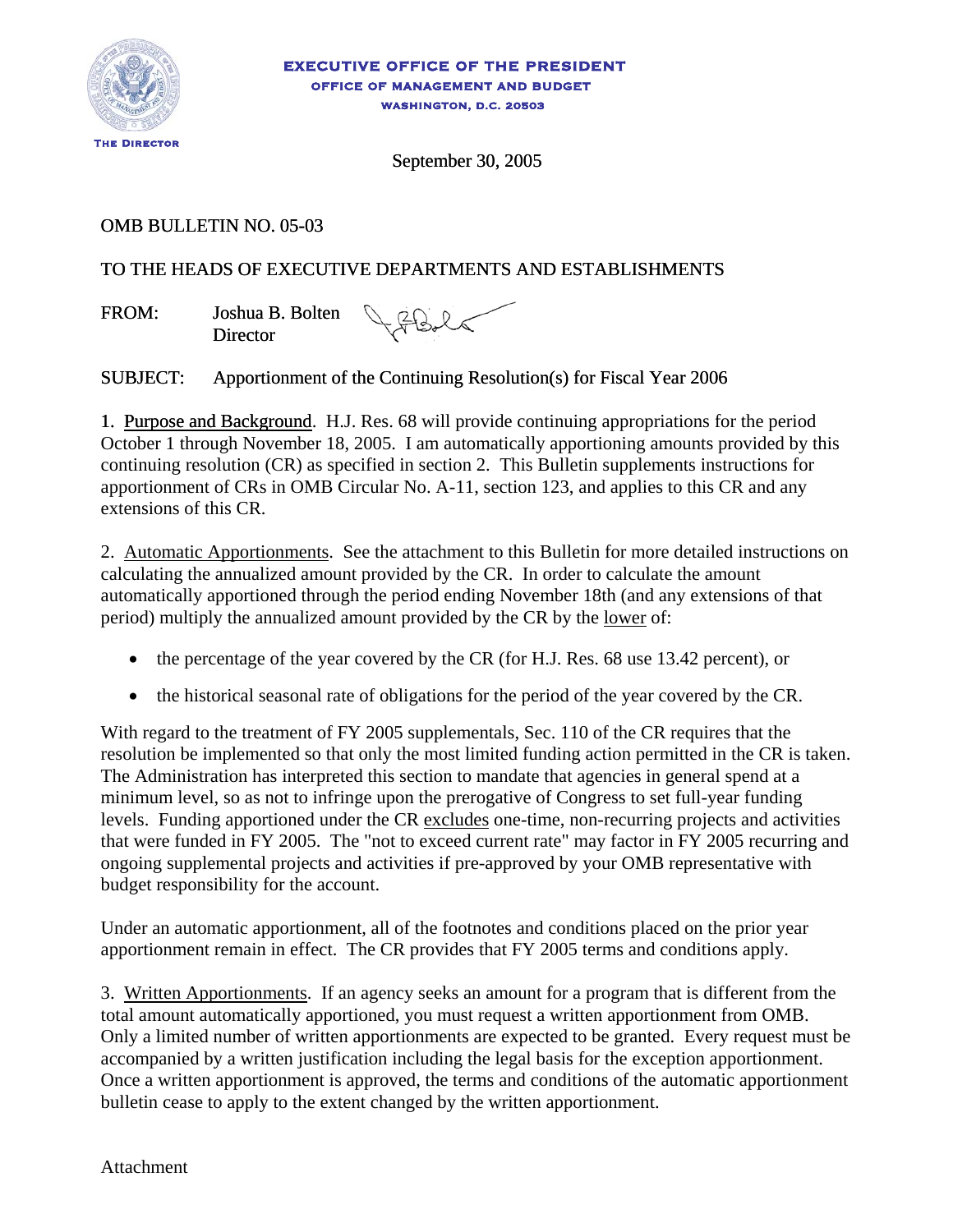### **Attachment**

### **Calculating the Amount Made Available by the Continuing Resolution (CR) and the Automatic Apportionment**

### 1. **What is the amount of the automatic apportionment under a CR?**

Calculate the amount automatically apportioned (whole dollars) through the period ending November 18, 2005, (and any extensions of that period) by multiplying the **annualized amount provided by the CR** by the lower of:

- the **percentage of the year** covered by the CR (rounded to the nearest hundredth) (for a seven-week CR, use 49 days/365 days=13.42%); or
- the **historical seasonal rate** of obligations for the period of the year covered by the CR.

#### 2. **What is the annualized, full-year amount provided by the continuing resolution (CR)?**

The rate (amount) provided by the CR means one of the three annual amounts:

- The annual amount in the appropriations act for FY 2006 as passed by the House by October 1, 2005.
- The annual amount in the appropriations act for FY 2006 as passed by the Senate by October 1, 2005.
- The annual amount representing the rate of operations not to exceed the current rate (see below).

#### **Not to exceed current rate**:

- take the net amount enacted in FY 2005, i.e., add only the recurring, ongoing supplemental appropriations amounts pre-approved by the OMB representative with budget responsibility for the account, subtract any rescissions (e.g., across-the-board reductions), and add in transfers mandated by law;
- add the discretionary unobligated balance (including those balances from recurring, ongoing supplemental projects) *carried forward* to FY 2005 start-of-year (SOY), if any; and
- subtract the discretionary unobligated balance (including those balances from recurring, on-going supplemental projects) *at the end* of FY 2005 end of year (EOY), if any.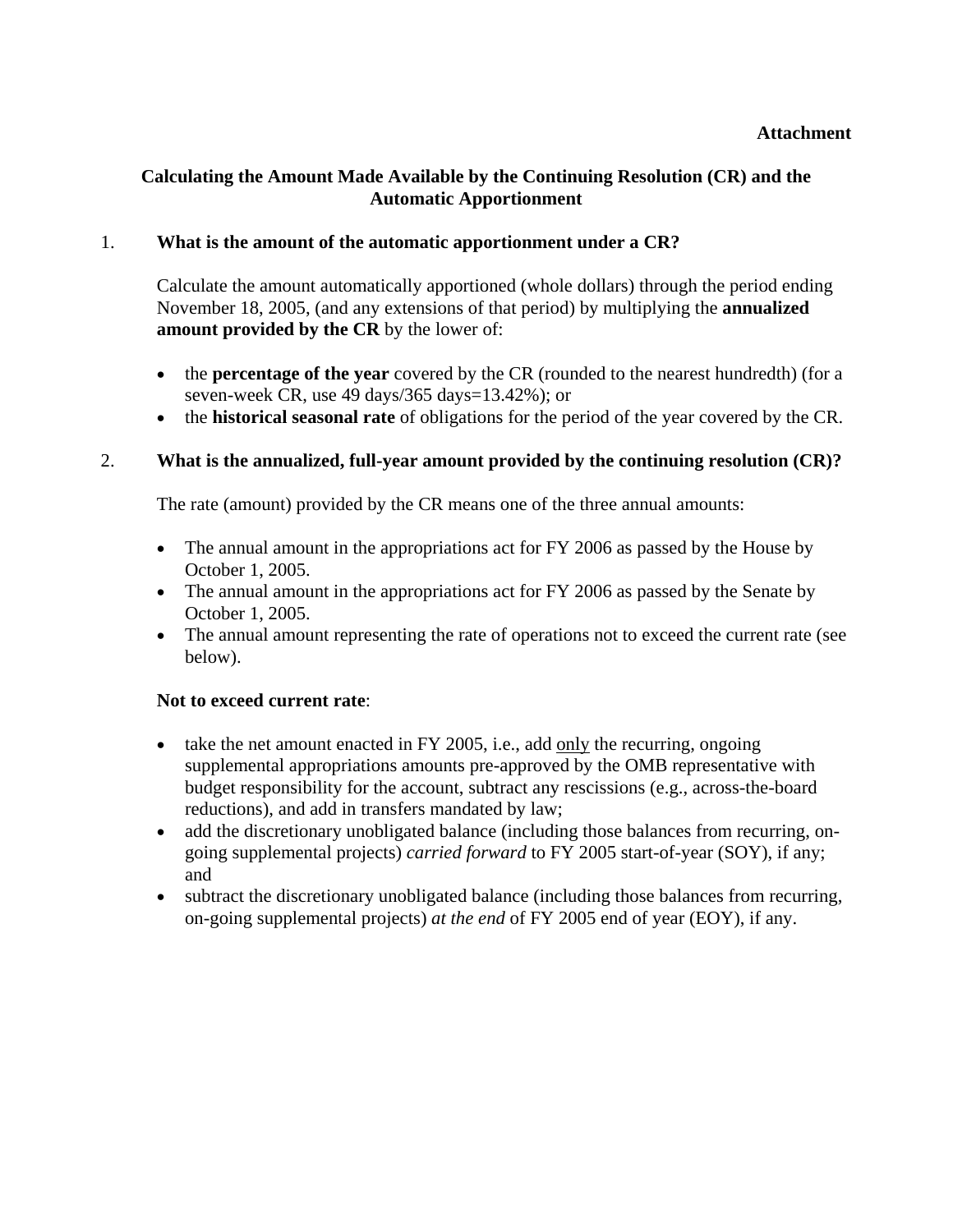## 3. **Which of the annual amounts do I use?**

| Tf                                           | <b>Then</b>                                    |
|----------------------------------------------|------------------------------------------------|
| A. Both the House and Senate have passed the |                                                |
| bill by October 1, 2005, and if:             |                                                |
| There is no amount in both bills<br>$1_{-}$  | Discontinue the project or activity.           |
| 2. There is an amount in only one bill       | Continue at the lower of the amount in the one |
|                                              | bill or not to exceed the current rate.        |
| 3. The amounts in both bills are the same    | Continue at the lower of the House- and        |
|                                              | Senate-passed or not to exceed the current     |
|                                              | rate.                                          |
| 4. The amounts in both bills are different   | Continue at the lower of the House-passed, the |
|                                              | Senate-passed, or not to exceed the current    |
|                                              | rate.                                          |
| B. Only the House has passed the bill by     |                                                |
| October 1, 2005, and if:                     |                                                |
| 1. No amount is included in the House        | Continue at not to exceed the current rate.    |
| bill but was funded in FY 2005               |                                                |
| 2. There is an amount in the House bill      | Continue at the lower of the House-passed or   |
|                                              | not to exceed the current rate.                |

### 4. **Which estimates of FY 2005 (EOY) unobligated balances should agencies use in the calculation?**

 Agencies are required to use current estimates of FY 2005 (EOY) unobligated balances. You can adjust the unobligated balances with the following conditions:

- FY 2005 SOY unobligated balances: Use the amount shown on the most recent FY 2005 apportionment/reapportionment. This would be shown on line 2a ("Unobligated balance: brought forward, October 1 (actual)") of the SF 132/letter apportionment.
- FY 2005 EOY unobligated balances: Again, you must use the most recently approved apportionment. For the majority of the accounts, this should be the FY 2006 initial apportionment.
- You may request OMB to apportion the revised estimates of unobligated balances, SOY FY 2006, and if apportioned in writing by OMB, you may then use the revised amounts to calculate the amount available under the CR.

## 5. **How should the phrase "project or activity" be applied in determining the CR level?**

In the context of determining the rate for operations under the CR, OMB has interpreted the term "project or activity" to refer to the total appropriation, that is, the account level. GAO's view has been consistent with OMB's (see page 8-17 of the Principles of Federal Appropriations Laws, Second Edition, Volume II, issued by GAO).